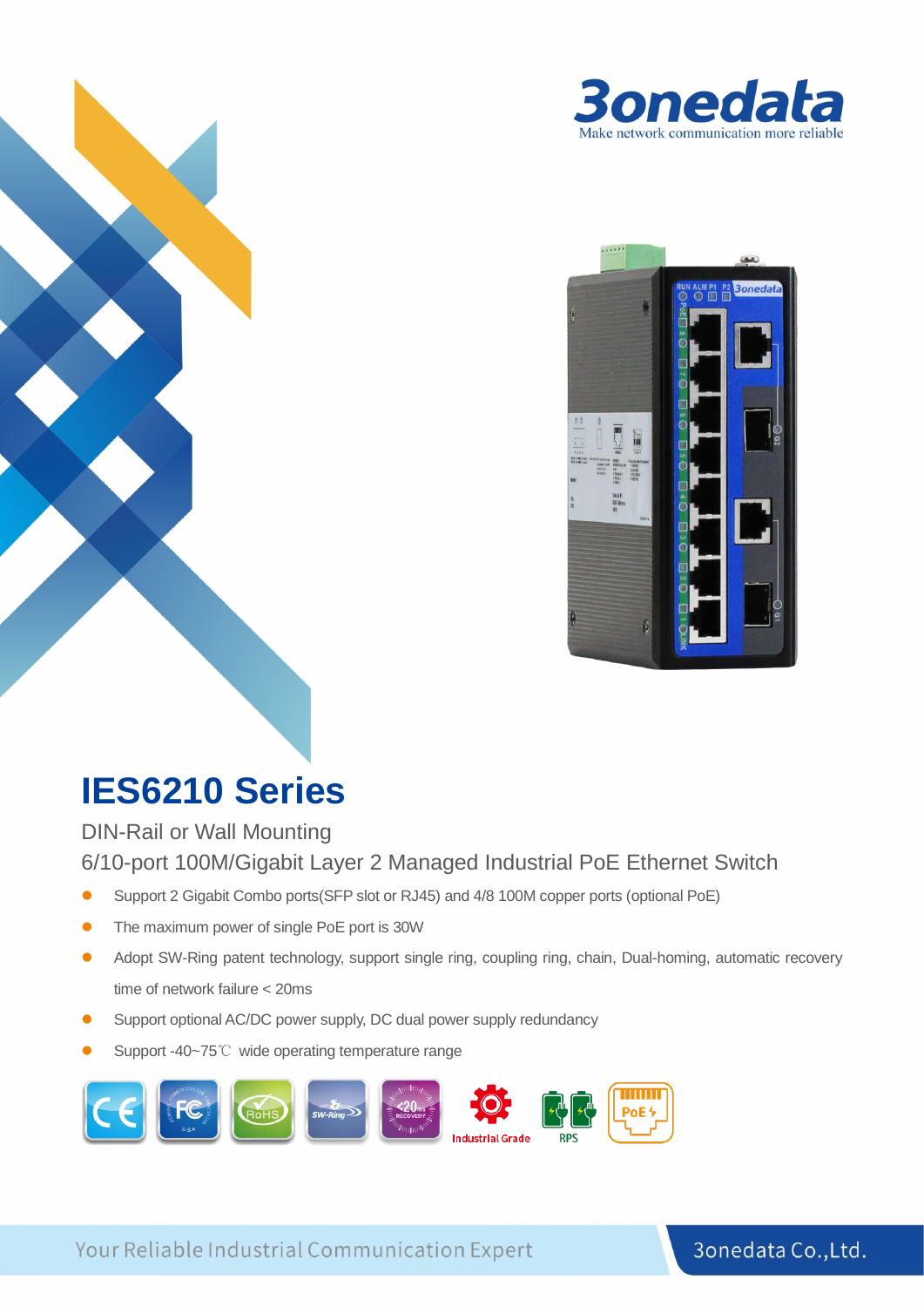### **Introduction**

IES6210 series are 6/10-port 100M/Gigabit layer 2 managed industrial Ethernet switches. This series provide 100M copper port (optional PoE) and Gigabit Combo port (SFP slot or RJ45), and the PoE power supply conforms to the protocol standard of IEEE802.3af/at. They also adopt DIN-Rail or wall mounting, which can meet the requirements of different scenes.

Network management system supports various network protocols and industrial standards, such as STP/RSTP, 802.1Q VLAN, GVRP, ToS, QoS, LLDP, PoE Configuration, IGMP Static Multicast, Port Trunking, Port Mirroring, etc. It also possesses complete management functions, including Port Configuration, Port Statistics, Access Control, Modbus TCP Monitoring, Network Diagnosis, Rapid Configuration, Online Upgrading and so on, and supports CLI, WEB, Telnet, SNMP and other access methods. It can provide users with good experience with friendly design of network management system interface, simple and convenient operation.

This series support optional AC/DC power supply. And the DC power supply input is two independent power supply circuits which can ensure the normal operation of the device when one power supply fails. The design of DIP switch can implement restoring factory settings. When power supply or port has link failure, ALM indicator will be bright and send out alarm, meanwhile, alarm device connected to the relay will send out alarm for rapid scene troubleshooting. Hardware adopts fanless, low power consumption, wide temperature and voltage design and has passed rigorous industrial standard tests, which can suit for the industrial scene environment with harsh requirements for EMC. It can be widely used in smart grid, rail transit, smart city, safety city, new energy, aerospace, intelligent manufacturing, military project and other industrial fields.

### **Features and Benefits**

- $\odot$ SNMPv1/v2c is used for network management of various levels
- $\odot$ Port mirroring can conduct data analysis and monitoring, which is convenient for online debugging
- $\odot$ QoS supports real-time traffic classification and priority setting
- $\odot$ LLDP can achieve automatic topology discovery, which is convenient for visual management
- $\odot$ File management is convenient for rapid configuration and online upgrade of the device
- $\odot$ Port statistics can be used for the port real time traffic statistics
- $\odot$ User password can conduct user hierarchical management to improve the device management security
- $\odot$ Relay alarm is convenient for troubleshooting of construction site
- Storm suppression can restrain the broadcast, unknown multicast and unknown  $\odot$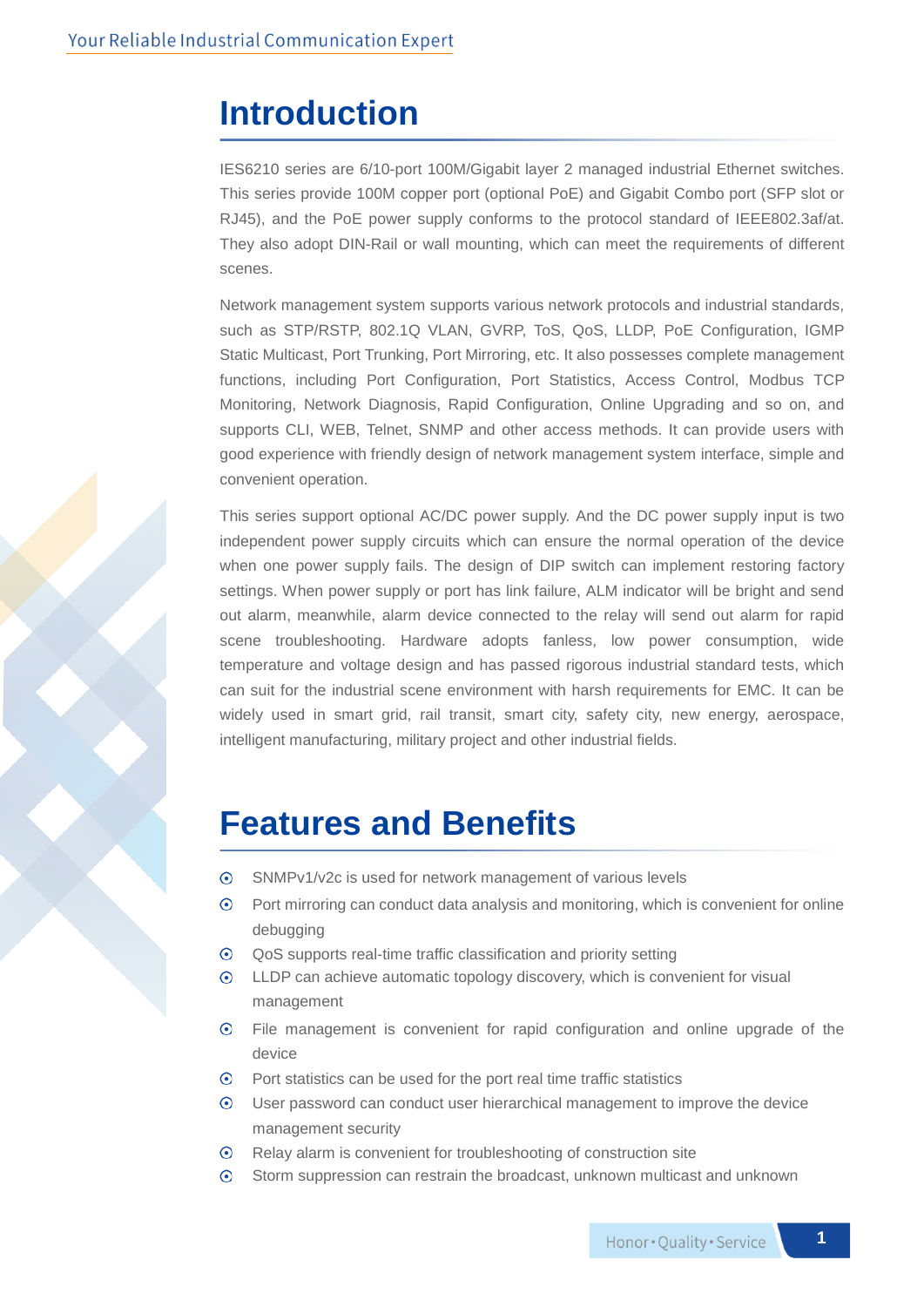unicast

- VLAN is used for simplifying network planning
- Port Trunking and LACP can increase network bandwidth and enhance the reliability of network connection to achieve optimum bandwidth utilization
- $\odot$ Bandwidth management can reasonably distribute network bandwidth, preventing unpredictable network status
- IGMP Snooping and static multicast can be used for filtering multicast traffic to save the network bandwidth
- SW-Ring and STP/RSTP can achieve network redundancy, preventing network storm  $\odot$
- $\odot$ Optical fiber diagnosis and troubleshooting can be conducted via SFP DDM
- PoE could power device over Ethernet, thus decreasing the cable connection of powered devices
- Support Modbus TCP protocol, which could monitor device information in real time  $\odot$
- Loop protection could send TRAP alarm to prevent ring network storm
- Support Syslog on the web management page

## **Dimension**

Unit:mm

AC power supply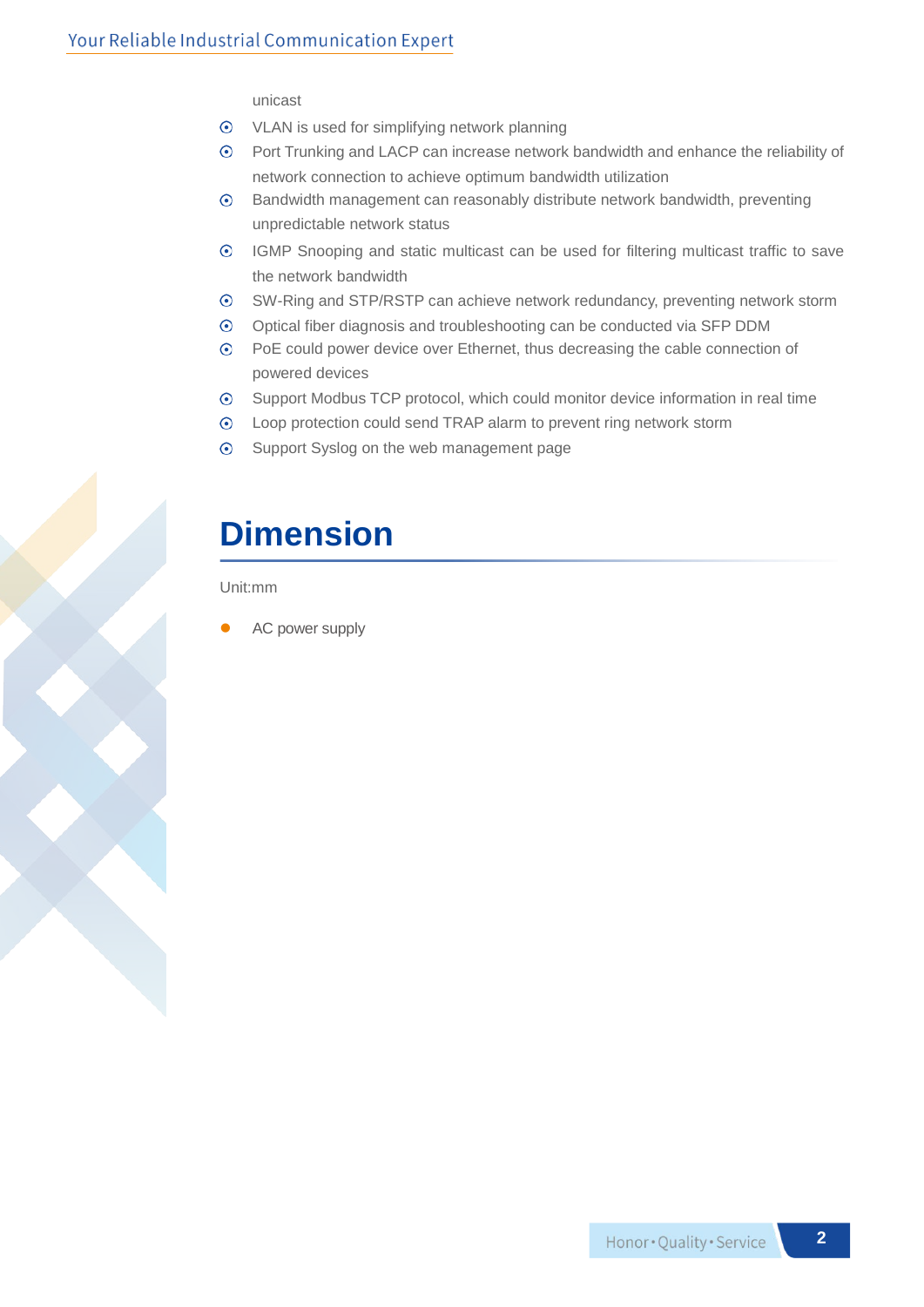



 $\bullet$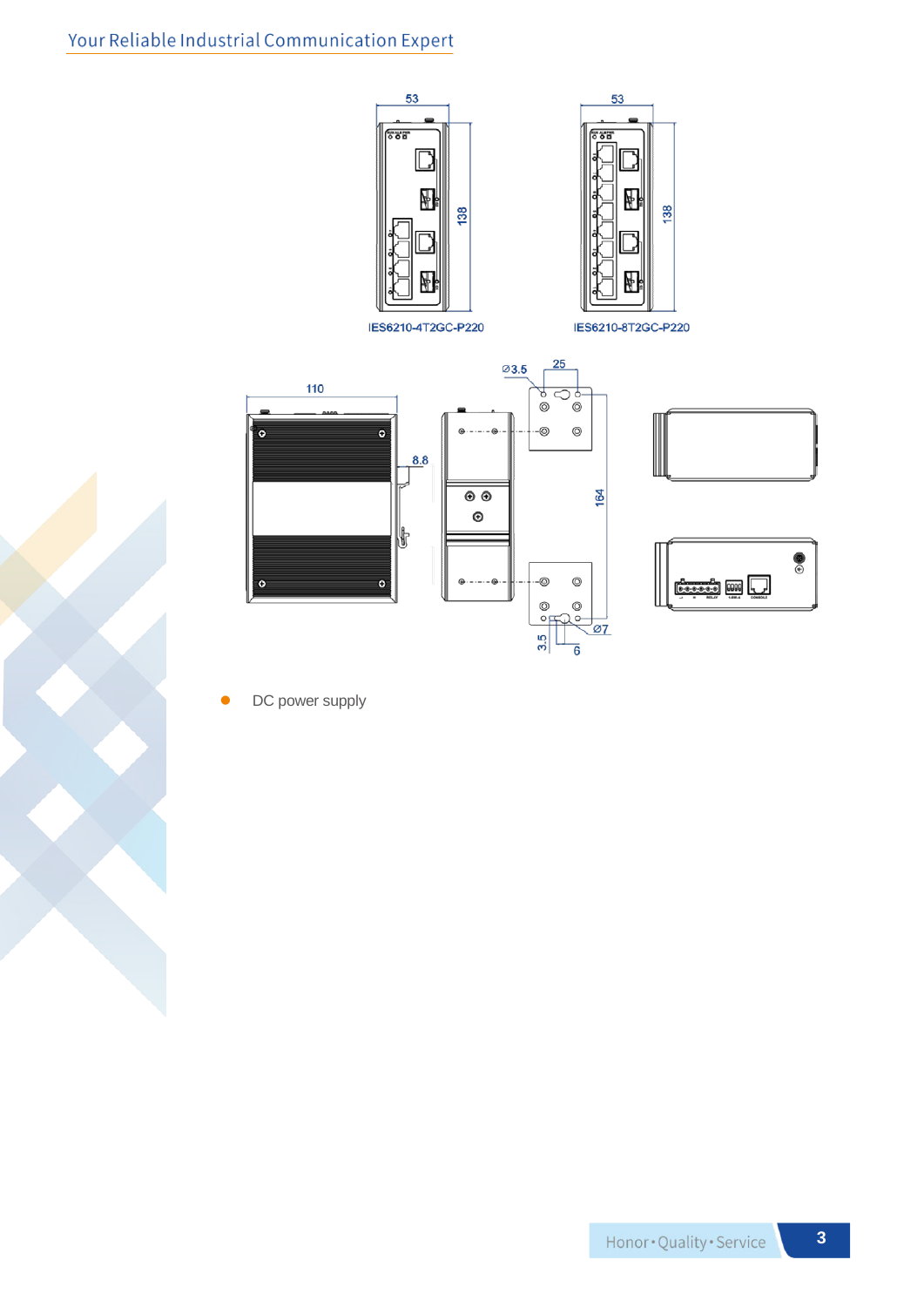#### Your Reliable Industrial Communication Expert









IES6210-4T2GC-2P48

IES6210-4P2GC-2P24-60W<br>IES6210-4P2GC-2P24-120W<br>IES6210-4P2GC-2P48-120W

IES6210-8T2GC-2P48

 $\circledcirc$ 

 $_{\odot}$ 

 $164$ 

<sup>לם ל</sup>

 $25$ 

 $\overset{\circ}{\ast} \circ \overset{\circ}{\cdot}$ 

-©

-©

 $\circledcirc$  $^{\circ}$  $^{\circ}$ 

 $\frac{5}{2}$   $\frac{1}{2}$ 

IES6210-8P2GC-2P24-120W<br>IES6210-8P2GC-2P48-120W<br>IES6210-8P2GC-2P48-240W







## **Specification**

| <b>Standard &amp; Protocol</b> | IEEE 802.3 for 10Base-T                                     |  |  |  |
|--------------------------------|-------------------------------------------------------------|--|--|--|
|                                | IEEE 802.3u for 100Base-TX                                  |  |  |  |
|                                | IFFE 802.3ab for 1000Base-T                                 |  |  |  |
|                                | IEEE 802.3z for 1000Base-X                                  |  |  |  |
|                                | IFFE 802.3x for Flow Control                                |  |  |  |
|                                | IEEE 802.1D for Spanning Tree Protocol                      |  |  |  |
|                                | IEEE 802.1w for Rapid Spanning Tree Protocol                |  |  |  |
|                                | EEE 802.1Q for VLAN                                         |  |  |  |
|                                | IEEE 802.1p for CoS                                         |  |  |  |
|                                | IFFE 802.1X for Authentication                              |  |  |  |
|                                | IEEE 802.3ad for LACP                                       |  |  |  |
|                                | IEEE 802.3af for PoE                                        |  |  |  |
|                                | IEEE 802.3at for PoE+                                       |  |  |  |
|                                | GB/T 19582 for Modbus TCP                                   |  |  |  |
|                                |                                                             |  |  |  |
| Management                     | SNMP v1/v2c Centralized Management of Equipment, Modbus TCP |  |  |  |
|                                | Monitoring, Port Mirroring, QoS, LLDP, DHCP Client, File    |  |  |  |
|                                | Management, Port Statistics                                 |  |  |  |

#### **4**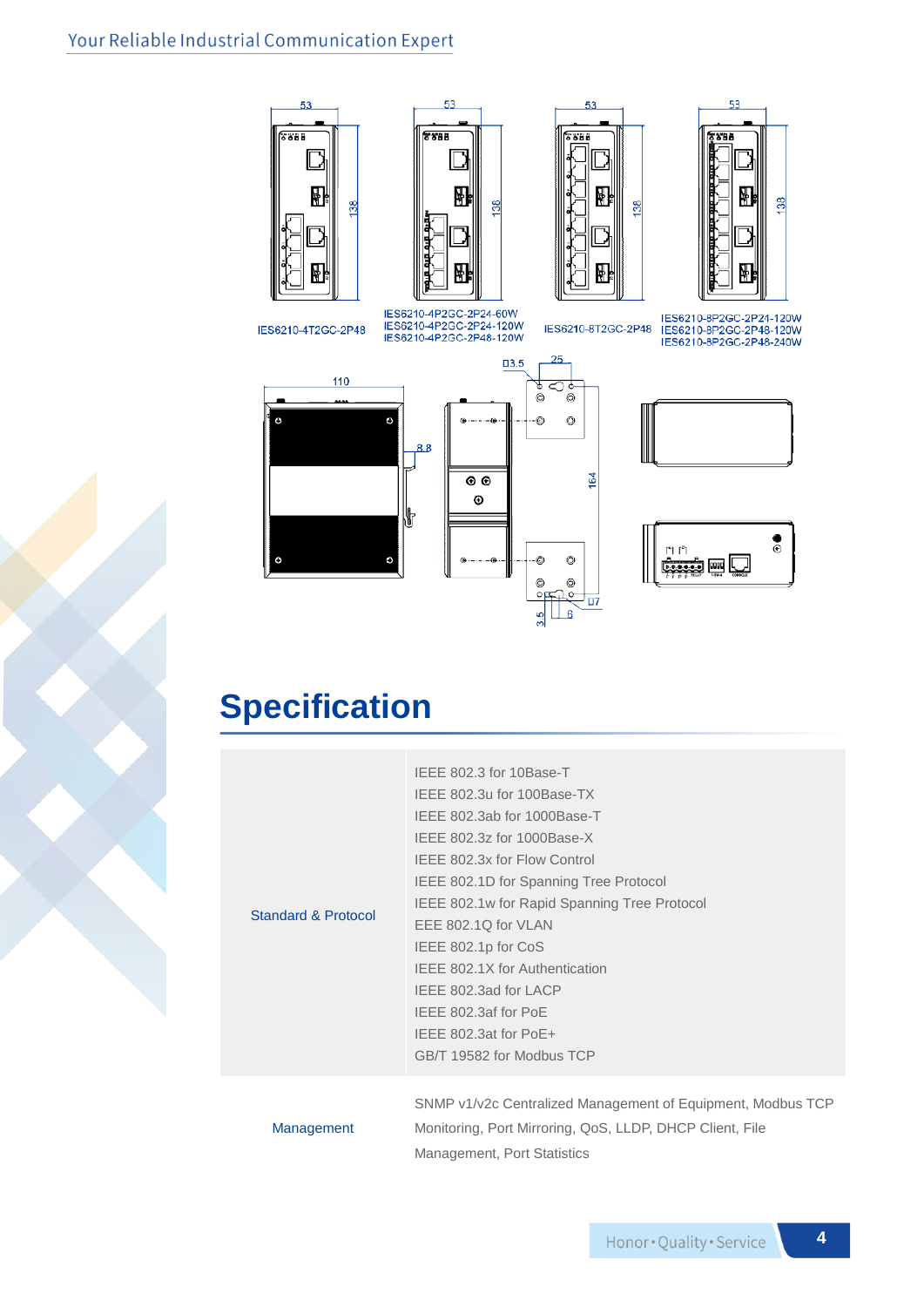### Your Reliable Industrial Communication Expert

| <b>Security</b>                | Classification of User Permissions, Port Alarm, Power Supply Alarm,<br>Storm Suppression, SFP DDM                                                                                                                                                                                                                                                                                                                      |  |  |  |
|--------------------------------|------------------------------------------------------------------------------------------------------------------------------------------------------------------------------------------------------------------------------------------------------------------------------------------------------------------------------------------------------------------------------------------------------------------------|--|--|--|
| <b>Switch Function</b>         | 802.1Q Vlan, Static Port Aggregation, Bandwidth Management, Flow<br>Control                                                                                                                                                                                                                                                                                                                                            |  |  |  |
| Unicast / Multicast            | Static Multicast, IGMP-Snooping                                                                                                                                                                                                                                                                                                                                                                                        |  |  |  |
| <b>Redundancy Protocol</b>     | SW-Ring, STP/RSTP, BPDU guard, MRP(Profinet)                                                                                                                                                                                                                                                                                                                                                                           |  |  |  |
| <b>Time Management</b>         | NTP/SNTP                                                                                                                                                                                                                                                                                                                                                                                                               |  |  |  |
| <b>PoE</b>                     | The maximum power of single PoE port: 30W<br>The power supply pin of PoE: V+, V-, V+, V- correspond to Pin 1, 2,<br>3, 6                                                                                                                                                                                                                                                                                               |  |  |  |
| Interface                      | 100M copper port: 10/100Base-T(X), RJ45, Automatic Flow Control,<br>Full/half Duplex Mode, MDI/MDI-X Autotunning<br>Combo port: 10/100/1000Base-T(X) or 1000Base-X<br>Console port: CLI command line management port (RS-232), RJ45<br>Alarm port: 6-pin 5.08mm pitch terminal blocks, including 2-pin alarm<br>terminal blocks, support 1 relay alarm output, current<br>carrying capacity is 1A@30VDC or 0.3A@125VAC |  |  |  |
| <b>LED</b> Indicator           | Running Indicator, Port Indicator, Power Supply Indicator, Alarm<br>Indicator, PoE Indicator (only for PoE products)                                                                                                                                                                                                                                                                                                   |  |  |  |
| <b>Switch Property</b>         | Transmission mode: store and forward<br>MAC address: 8K<br>Packet buffer size: 1 Mbit<br>Backplane bandwidth: 7.6G<br>Switch time delay: <10µs                                                                                                                                                                                                                                                                         |  |  |  |
| <b>Power Requirement</b>       | Optional 24VDC, 48VDC or 220VAC, 6 pins 5.08mm pitch terminal<br>blocks, including 4 pins power supply terminal blocks<br>DC dual power supply redundancy, anti-reverse connection                                                                                                                                                                                                                                     |  |  |  |
| <b>Power Consumption</b>       | No-load: ≤4.9W @48VDC<br>$\bullet$<br>Full-load: ≤122.8W @48VDC                                                                                                                                                                                                                                                                                                                                                        |  |  |  |
| <b>Environmental Limit</b>     | Operating temperature range: -40~75°C<br>Storage temperature range: -40~85°C<br>Relative humidity: 5% ~ 95%(no condensation)                                                                                                                                                                                                                                                                                           |  |  |  |
| <b>Physical Characteristic</b> | Housing: IP40 protection, metal                                                                                                                                                                                                                                                                                                                                                                                        |  |  |  |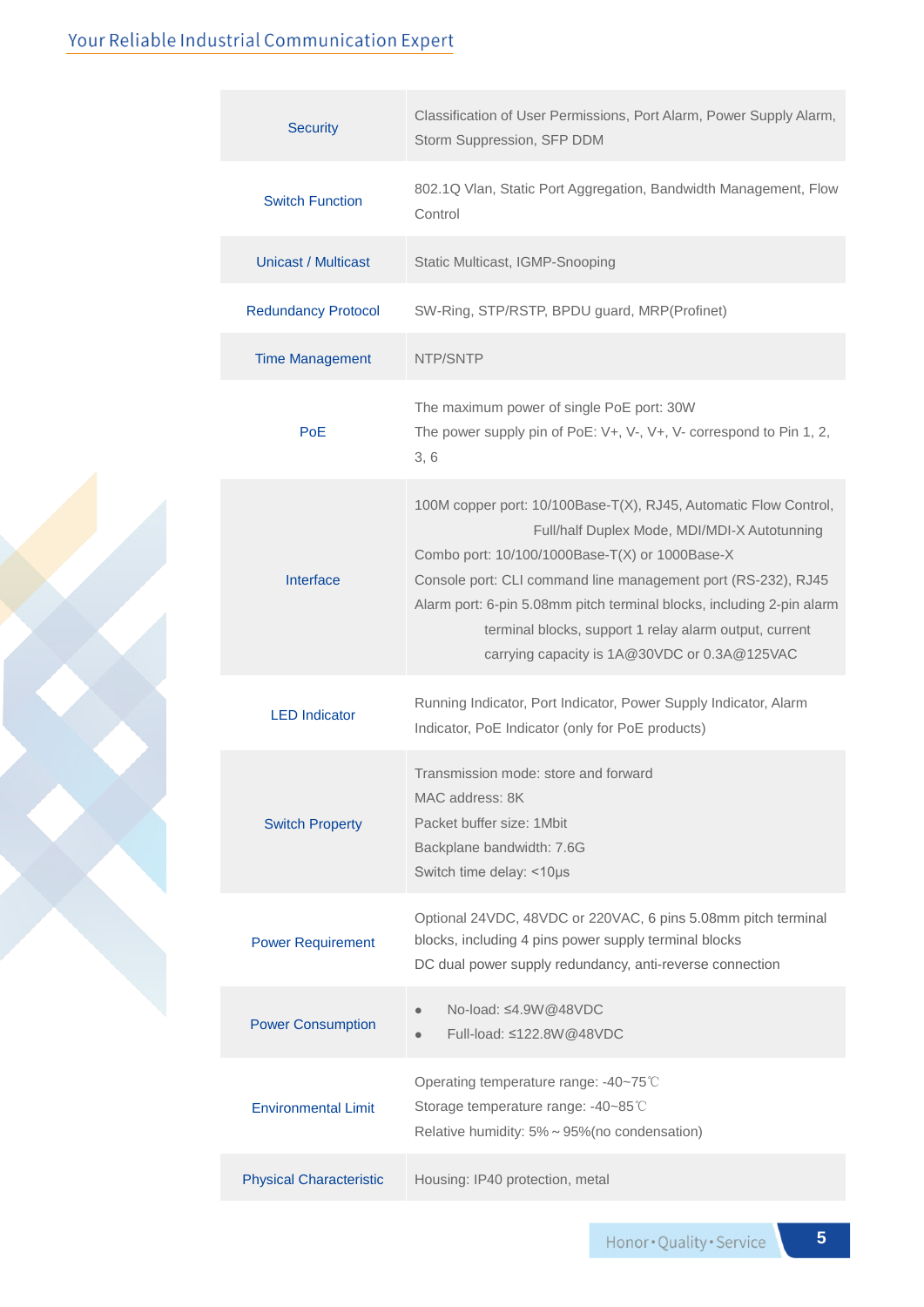